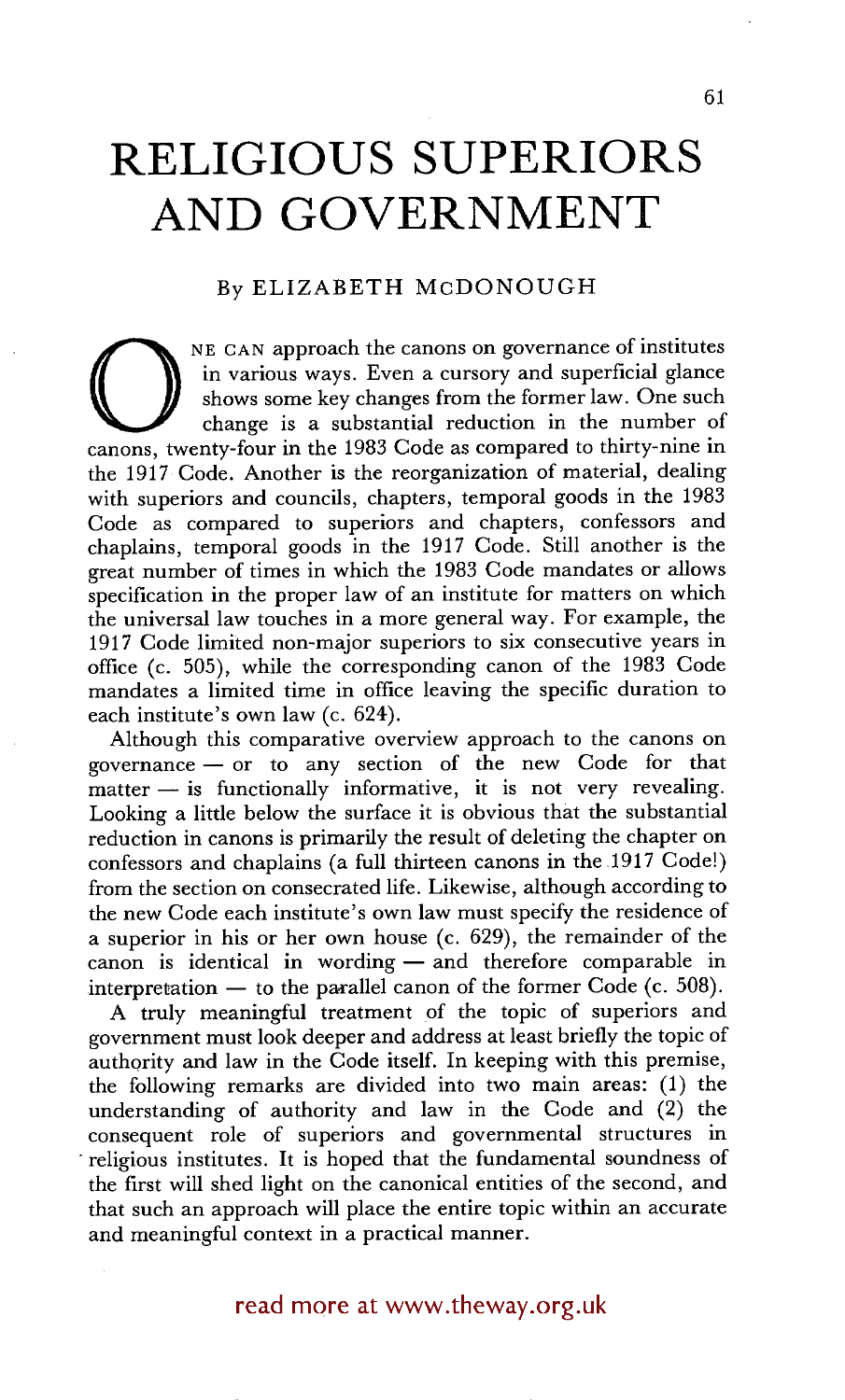## *Authority and law in the Code*

The notion of law used in the Code, although not defined or contained therein, is that of Aquinas which states that law is an ordinance of reason formulated by one who has care of the community and promulgated.1 This situates canon law squarely in the rational and teleological mindset which perceives all humans as acting for ends -- the ultimate of which is  $God - and$  as being aided in the attainment of such ends by the internal means of grace and the external means of law. The precepts of law impinge, if you will, upon the understanding and behaviour of persons, by proposing reasonable norms of action capable of being both understood and put into practice by intelligent, free and responsible people. Prescinding from whether or not this *should* be the legal basis for the Code and bowing to the reality that this definition *is* its legal basis, one ought to ask how law has the ability to impinge so upon the understanding and actions of people. The search for an answer leads to reflection on the notion of authority as contained in the Code or, rather, as contained in the rational and teleological philosophical mindset of Aquinas.

In summary form Aquinas considers authority as the influence of morally good ends on the total person. Thus only God *is* authority since he - as *the* morally good end - impinges entirely on the totality of our being, perfecting us and making us whole. All other persons merely have or exercise authority, and have or exercise it only in so far as they participate by prudence in the providence of God. Prudential participation in the providence of God helps in realizing morally good ends for individuals in concrete situations.<sup>2</sup> In doing so such prudential participation requires an examination of the elements at hand, a judgment of conscience regarding the impending action and the decision to act in one manner or another. The proper examination of the elements at hand *(consilium)* is based in part on the combined assessments of previous experience, growth from inter-personal relationships, intellectual knowledge, native intuition and reasoning. The decision to act in one manner or another *(praecipiurn)* is based on foresight, solicitude, circumspection and caution.

In this context it cannot but be noted that authority is basically personal, that is, it only resides in and is truly exercised by persons. Likewise, some people can freely choose to place themselves within the ambit of the authority of others in so far as they individually judge this to be helpful in achieving a morally good end by this particular means. In this sense -- and *precisely* in this sense when considering the realm of consecrated life  $-$  the exercise of authority is a service of mediation or, rather, of deciding which particular means are most effectively suited to a particular goal for the good of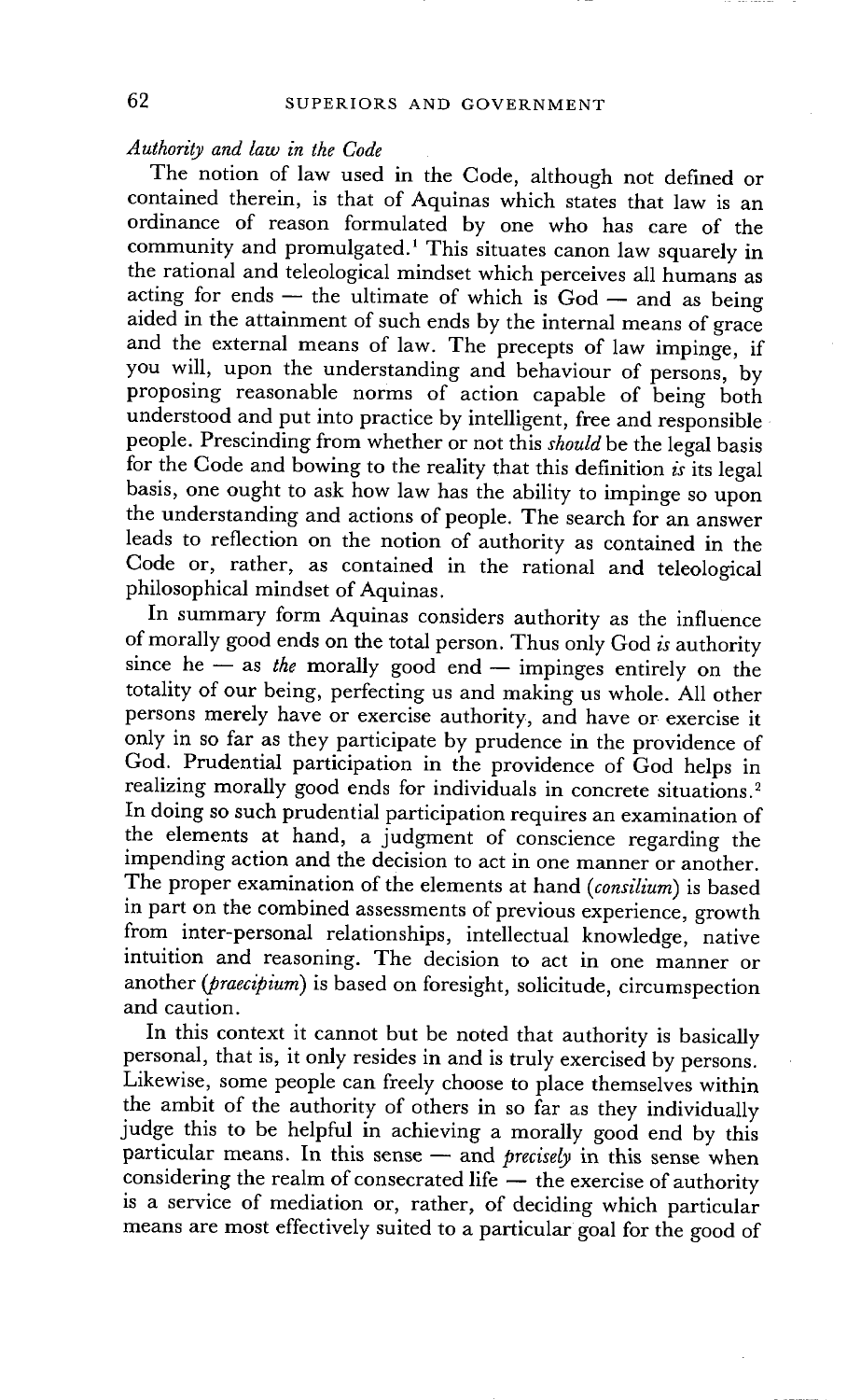all concerned. The source of authority in making such decisions and commanding actions in accord with them is not from within any person, since all persons are of equal dignity, but from without. In particular all such authority is indirectly derived from divine authority through ecclesially approved structures which both recognize the existence and circumscribe the function of this derived authority. Obedience then, as the correlative to authority, is one's free submission to the practical demands of a morally good end as manifest by the counsel, judgment and decision of someone functioning in the service of mediation within an ecclesially approved structure. Law, in service to authority, is a means by which actions can be better ordered to the attainment of the good of each individual and of all. In order to fulfil its function, law articulates norms that protect the values which are sought by individuals and by groups of individuals. It does so principally by clarifying objectives and by indicating prudently chosen means that have been demonstrated as efficacious in attaining those objectives. It also articulates fundamental rights and obligations, mandates required procedures and urges certain attitudes or orientations. As a limited human system, however, formulated and implemented by limited humans, law does these things quite imperfectly. It is, *in fact*  and *merely,* an ordinance of reason formulated by one who has care of the community and promulgated.

So, in seeking a response to our question we have come full circle to the definition of Aquinas. But the circle is an important one because in consecrated life each individual has already consented by profession, usually in a group with other individuals, to the existence and exercise of authority as has just been briefly described. Thus each individual has in fact already assented to certain clarified ends and certain chosen means. Consequently those exercising authority with proper ecclesiastical approbation according to and within the limits of law are, objectively speaking, worthy of obedience; and authority when so exercised aptly preserves and strengthens the inviolability of individual conscience.

### *Rdigious superiors*

The canons of the new Code dealing with superiors are perfectly in keeping with the above comments on authority and law. It is clear in the Code that superiors have personal authority. It comes from God through the Church and is to be exercised in a spirit of service. In their governing roles superiors themselves need docility towards God and must recall that those whom they govern are children of God. They are to have reverence for each person, to promote voluntary obedience, to listen willingly and to foster co-operation for the good of all (c. 617). It is only at the end of this lengthy canon that the right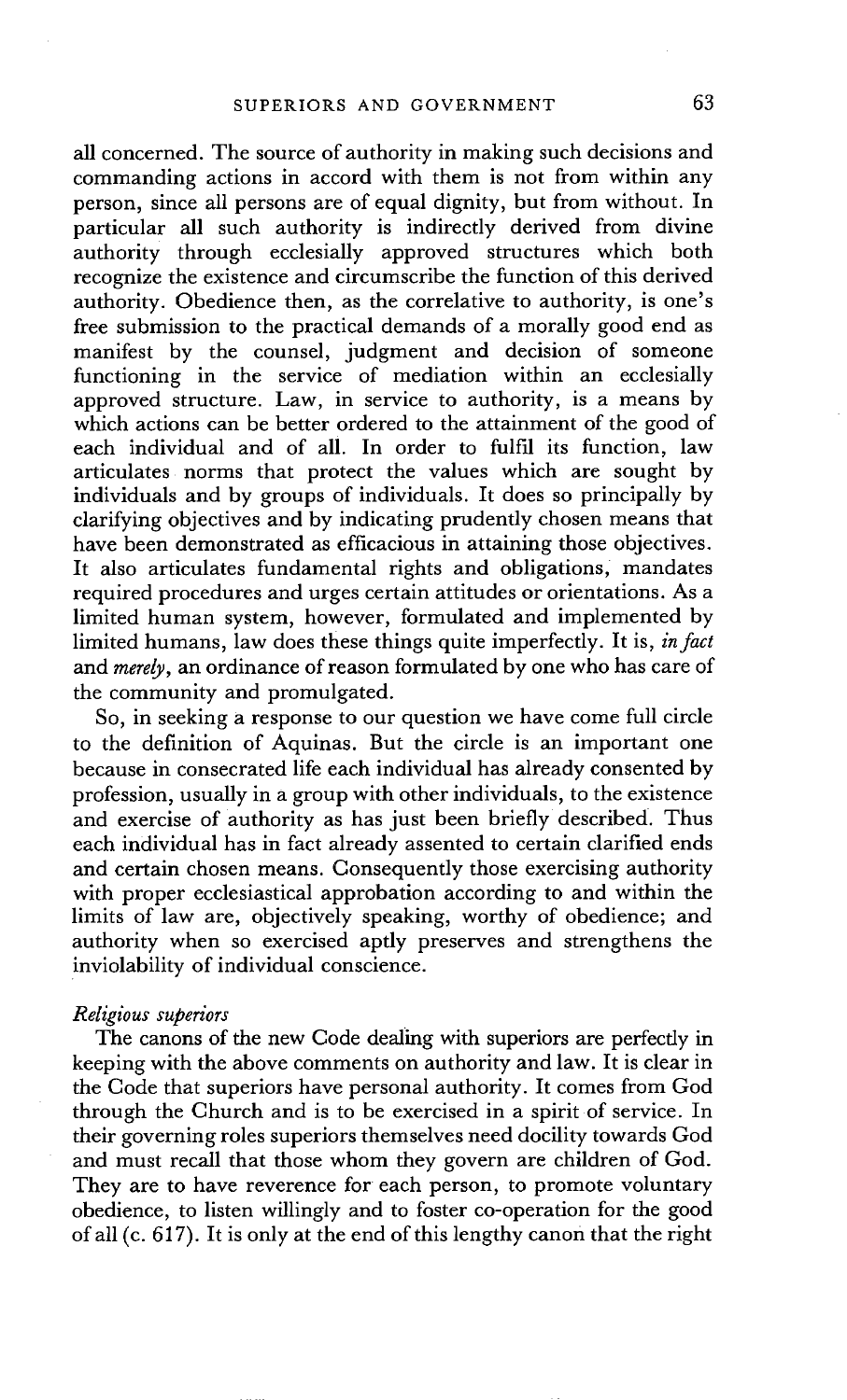of the superior to decide and command what is to be done is simply but firmly stated. This right is elsewhere strictly limited, however, by norms requiring the exercise of authority only in accord with the laws of the universal church and of each particular institute (cc. 601 and 617). Which superiors function in what capacity with respect to provinces, houses, members or an entire institute is also carefully circumscribed by the law (cc. 620-622). In addition, to prevent perpetual possession of power and to control possible abuses, superiors are ordinarily limited by law in the duration of time for which they may govern and may be removed or transferred from office for reasons specifically indicated in the law of a particular institute (c. 624). Immediately one can grasp in these legal affirmations the hierarchical derivation of authority, its personal modality and its teleological orientation.

The values undergirding these norms presume that superiors will take counsel by proper examination of the elements at hand using the combined assessments of previous experience, growth from interpersonal relationships, intellectual knowledge, native intuition and reasoning. Taking counsel is legally assured, however, by requiring superiors to have a council (c.  $627 \text{ n } 1$ ), by requiring its consent or advice in some circumstances (c. 627 n 2), and  $-$  while maintaining the right of a superior to act contrary to non-binding  $\alpha$  advice  $-$  by cautioning that such ought not be done without an overriding reason (c. 127 n 2). In order that one might have some previous experience and opportunity for growth from interpersonal relationships, the universal law requires the norms of each institute to specify an appropriate period of time, after perpetual or definitive incorporation into an institute, before a member can function in the role of superior at any level (c. 623). In an attempt to ensure that one might have the appropriate knowledge, intuition, foresight, circumspection and caution for making prudent decisions, members as well as superiors are urged to elect or to appoint to offices only those persons they know to be worthy and fitting, always keeping in mind God and the good of the institute (c. 626).

Obviously this combination of canons does not guarantee that any superior will be properly experienced, knowledgeable, cautious and dedicated, or that any superior in the exercise of authority will be docile towards God, reverent towards members, good at taking counsel or prudent in making decisions. All that the canons can and do guarantee is that certain time-tested means of assuring these results have been clearly articulated, are sometimes mandated and can be adapted to particular circumstances of time and place.

There is another lengthy canon which indicates both the extensive responsibilities superiors have towards members of the institute and an attitudinal orientation that is in itself fundamental to and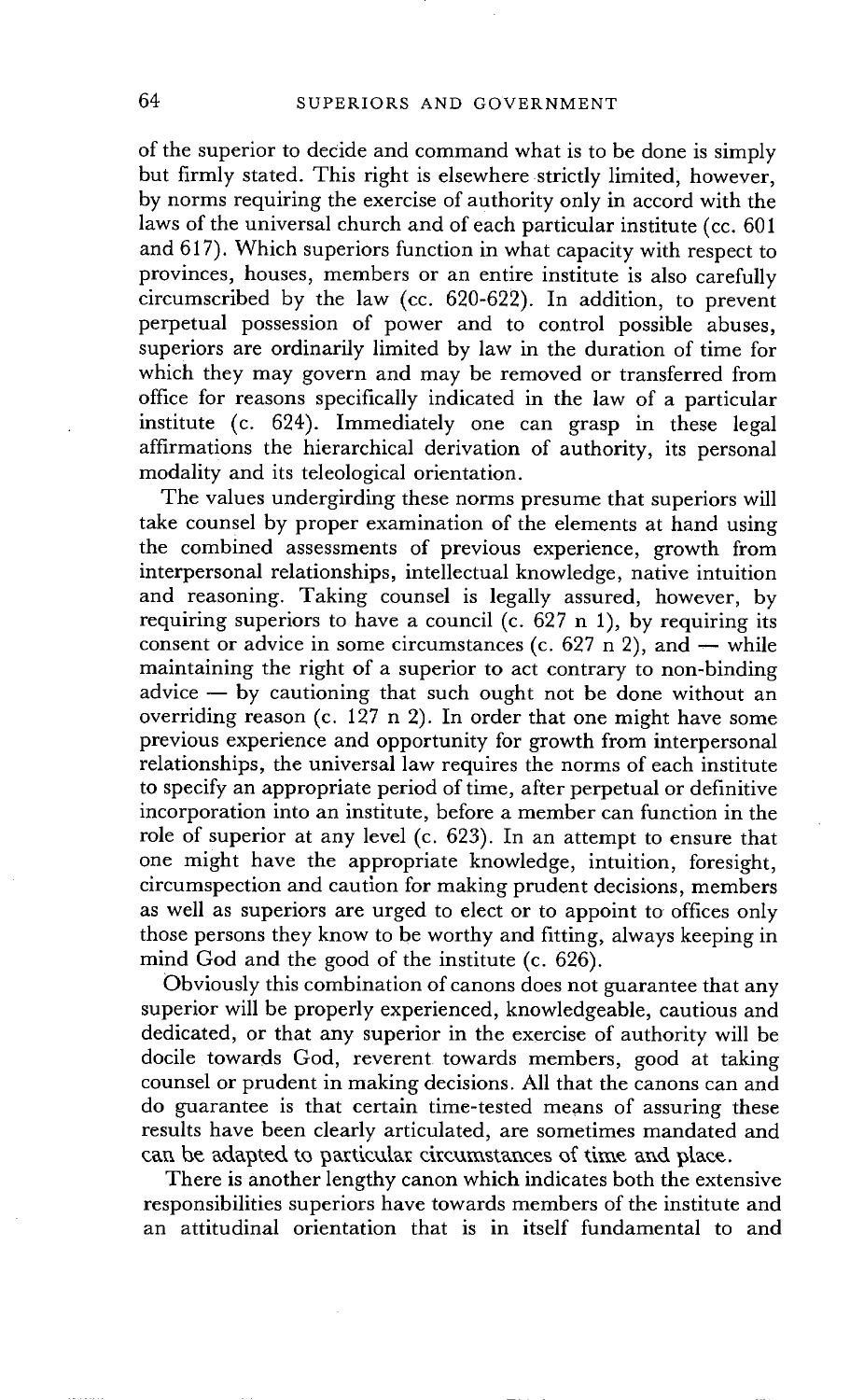indicative of religious community life (c. 619). This canon states that superiors are to strive to build up community in Christ, to nourish members with the word of God, to lead members to celebration of liturgy, to be an example in virtue as well as in observance of law and preservation of the institute's traditions, to render assistance to members' personal needs, to care for and visit the sick, to correct the disorderly, console the weak, and be patient with all. One could easily, and perhaps somewhat simplistically, infer from this rendition of responsibilities a merely maternalistic or paternalistic approach to both the position and function of superiors. But a closer reading of the canon, along with recollection of the previous comments on authority and law, can produce a very different and much more meaningful inference  $-$  namely that there are certain values related to the primary objectives of religious life and the ordinary means to attain them that are too important *not* to be protected by the articulation of a legal norm of action and a specific responsibility to act in their regard. It is noteworthy in the canon's context that superiors are to strive to build up community in Christ *together with* the members. They are not given this obligation as isolated from or in addition to others in the institute.

Also noteworthy is the specifically person-oriented nature of the other obligations by which the norm seeks to guarantee the right of every member to be shown respect, reverence, good example, spiritual nourishment, physical aid and personal concern. It does so by placing a special obligation for such attitudinal orientation and action on superiors. Although such respect, reverence, example, concern and the like can and should ordinarily be expected from each or any member of the institute, the motivating reason for the norm may very well be the experiential knowledge that such expectations are often unfulfilled to a greater or lesser degree, if the values behind them are not articulated somewhere, and the actions fostering them are not attributed responsibly to someone in the institute. It is partially in this sense that the norms on visitation to all houses and members (c. 628) and on residence in a specific house (c. 629) are included among the obligations of superiors. The values undergirding the responsibilities of superiors could scarcely be accomplished well, if at all, by regular non-interaction or by a total absence of contact among superiors and members during a term of office. 3

It goes without saying that the norms regarding superiors can be interpreted as, or can degenerate into, a mere functional maternalism or paternalism if the underlying values are forgotten, if the exigencies of actual community life are ignored, or if members and superiors alike settle for the comfortable mediocrity of the *status quo* rather than the demanding challenges of the gospel. Again the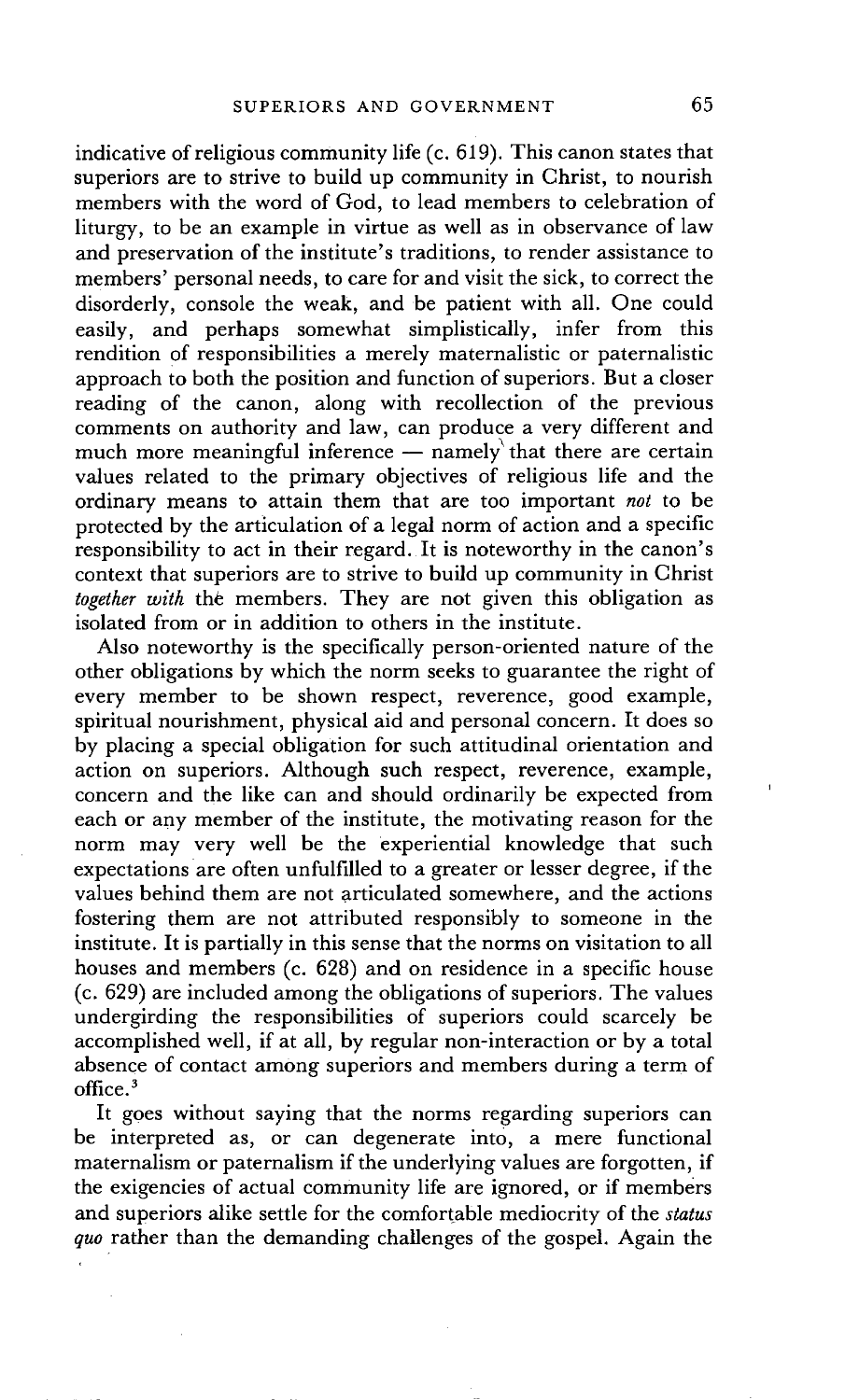canons do not guarantee that such will never be the case, nor  $-$  it might be well to point out  $-$  do they condemn situations in which such things happen for whatever reason. They merely attempt to guarantee that the structures and functions militating against such results are clearly stated, sometimes mandated and can be adapted as needed to particular times and circumstances.

### *Government in religious life*

We have seen that a central element in religious government is the personal authority of the superior, an authority that is ongoing and executive, carefully circumscribed in duration and exercise, and humanly limited in its possession and implementation. The right of a superior to command, in other words -- or even to make basic  $e$ xecutive decisions  $-$  is not equivalent to the ability to maximize one's potential in positively influencing the practical understanding and behaviour of others. The obligation of seeking counsel is one legal attempt to balance the personal executive authority of the superior by other persons. A more fundamental balance for that authority, however, is the occasionally exercised but fundamentally substantive authority of the general chapter.

The Code attributes supreme authority to the general chapter (c 631 n 1). Such authority is not supreme, in competition with or in contradiction to that of superiors, but rather in the substantive nature of its responsibilities: protecting the patrimony of the institute (its nature, purpose, spirit, character and sound traditions as described in c. 578); electing the supreme moderator; handling matters of great importance and issuing binding norms for the institute. These responsibilities are not envisioned as requiring frequent and closely scheduled meetings of general chapter, but they are envisioned as important enough to the entire institute such that any general chapter should represent the whole community, should be a true sign of unity in charity and should be open to the free submission of wishes and suggestions by all members of the institute individually or collectively (c. 631 nn 2,3).

As a governmental structure the general chapter is truly unique in nature and function. There simply is no other ecclesial body  $$  $including even an equamental council - that combines electric$ representation, consultative and deliberative participation, normative authority and the right to choose the person who will implement its decisions. It is clearly an instrument of shared participation and co-responsibility. Initiated as a means of monastic structural reform in the early twelfth century, and mandated for all institutes approximately one hundred years later, the general chapter quickly became the nexus of a centralized representative form of government among the emerging mendicant orders of the thirteenth century.<sup>4</sup> Since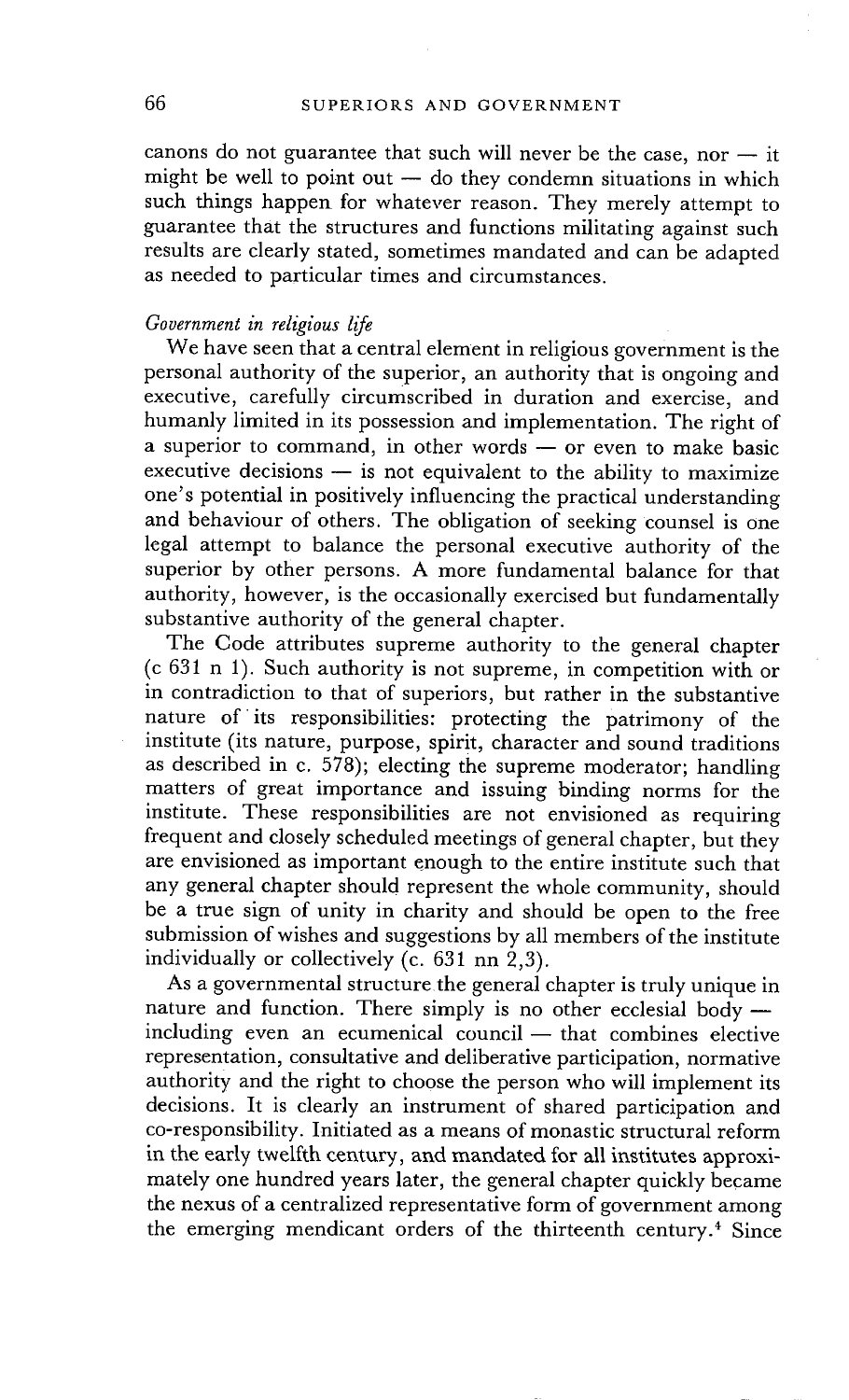then, respecting the truly autonomous nature of each institute  $$ and, in contemporary times we would add, incorporating the principle of subsidiarity  $-$  the church has never legislated extensively or in great detail regarding general chapters. The current law is no exception. Although general chapters were given demanding responsibilities in revising constitutions as a consequence of the call of Vatican II for institutes to return to the spirit of their founders or foundresses while adapting to the signs of the times and always remaining faithful to the gospel,<sup>5</sup> the actual current legal responsibilities of such chapters are very few but very fundamental, with the underlying values of subsidiarity, co-responsibility, participation and accountability quite clear. However, because the structures of government, the processes of decision-making and the styles of interaction in religious life have themselves been greatly altered in the years intervening since Vatican II, the new law also recognizes the need for other chapters and consultative bodies (c. 632) and clearly affirms the participative and consultative functions proper to them (c. 633).

As in the case of general chapters the Code says little about these other assemblies except that each institute should determine the nature, authority, composition, procedure and time of meeting; that they are to express the care and participation of all members for the good of the whole, and that they should be established and used in conformity with the character and purpose of the institute. These other assemblies have the potential of being effective means of decentralization, subsidiarity and accountability, but, in order to do so, the previously mentioned governmental entities  $-$  superiors, councils and general chapters  $-$  must also function effectively in their respective areas of responsibility, since different values are fostered and balanced by different modalities of having and exercising authority within the structure. The personal authority of superiors is balanced by councillors and by general chapter as well as by law. Councillors would not be necessary at all if superiors had no personal authority at all, and general chapters would scarcely be required if supreme moderators were also supreme legislators, with no accountability for interim government and administration of the institute. Councillors in turn are accountable to both superiors and members for the key function of giving counsel and for participation in making certain decisions requiring their deliberative vote, while general chapters are accountable to the community at large by their elective membership and participative processes, with their supreme authority being balanced in turn by their infrequent functioning and limited duration.

Completing the canons on governance of institutes are several norms regarding temporal goods and administration. Since this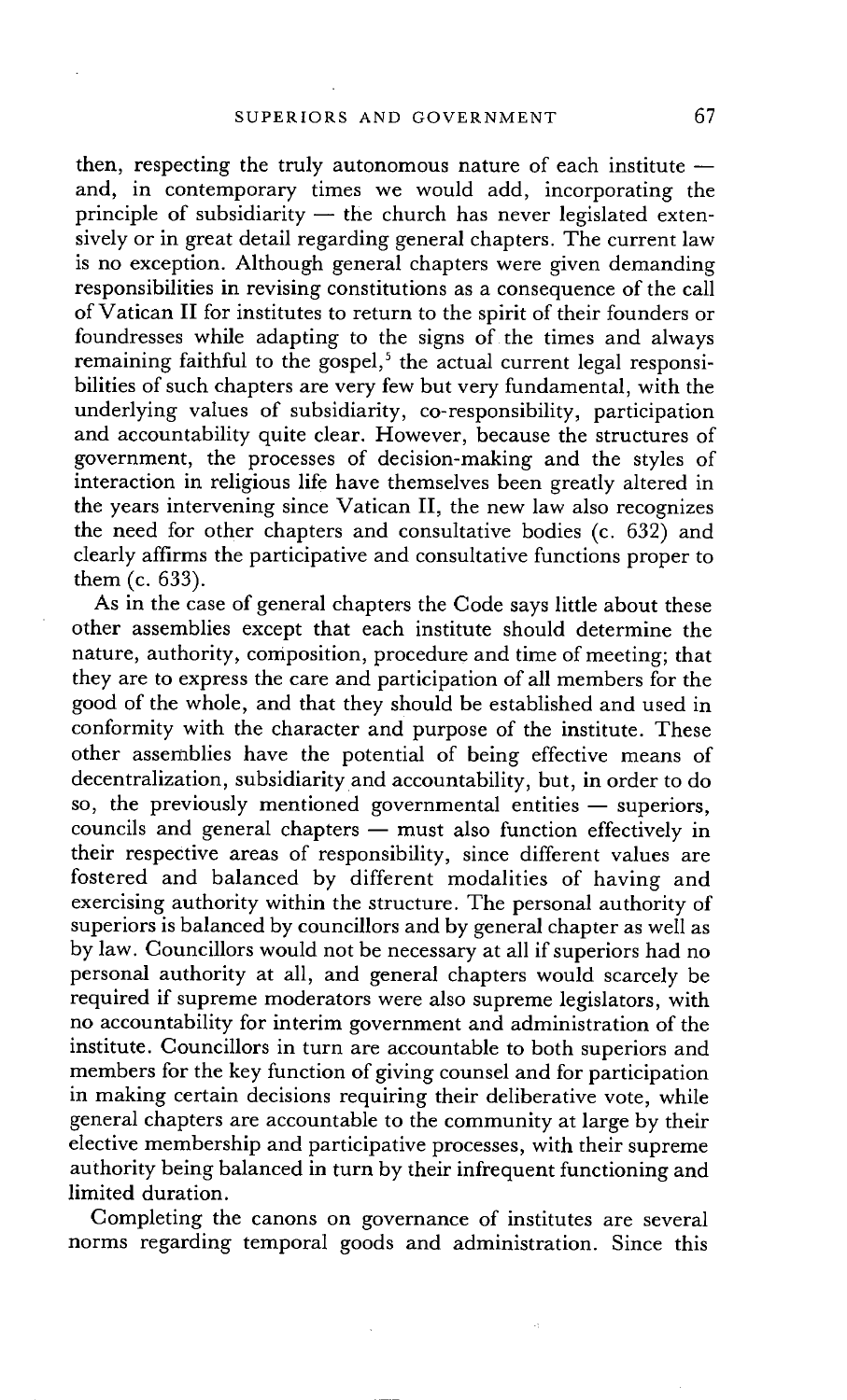topic is extensive and complex in itself, it is mentioned here only in so far as it represents another area of responsibility for superiors and institutes, where certain values are perceived as important enough to be protected by legislation affirming particular rights and obligations attributed to the overall governing function in religious life.<sup>6</sup> Thus the right of institutional acquisition, possession, administration and alienation of goods is noted, but at the same time there is added a caution against the appearance of luxury, excessive gain and the accumulation of goods, while generosity for the needs of the church and support of the poor is encouraged (c. 640). Furthermore, it is required among other things that superiors have the assistance of financial administrators (c. 636) and that the limits of ordinary and extraordinary administration be carefully established in each institute's own law (c. 638). Important for our purposes is that superiors, in addition to being spiritual persons with somewhat mature discretion, are also envisioned by the Code as at least minimally capable administrators, and that good governance in religious life also includes prudential care for the exigencies of material reality.

#### *Concluding observations*

Note well that no one individual in the ordinary course of human events is really capable of possessing and implementing all the qualities desired in order to make the operative values underlying the articulations of the law become practical realities. 7 Note well also that no one objective structure in religious government can infallibly guarantee attainment of the objectives, or even at all times of the means, envisioned by the Code as fundamental to religious life. The primary responsibility in religious life is that of each individual member to find his or her supreme rule in following Christ as proposed in the gospel and as expressed in the constitutions of one's own institute (c. 622). At the end of the canons on the numerous responsibilities of superiors is one which requires them to respect the freedom of conscience of all members, while it simultaneously encourages members to be spontaneously open and trusting with superiors (c. 630). The two canons (cc. 622 and 630) are perfectly correlative and perfectly in keeping with the ideas of authority, law, obedience, superiors, government and the living of consecrated life in the new law. Each superior, by exercising hierarchically derived authority, is to fulfil his or her office in a spirit of service, and is to be directed and limited by numerous articulated legal boundaries, the ultimate of which is  $-$  and which is also most fundamentally a moral one  $-$  the threshold of the individual's conscience. Each member, by free personal commitment, is to seek God as the one most loved, and is to be directed and helped by various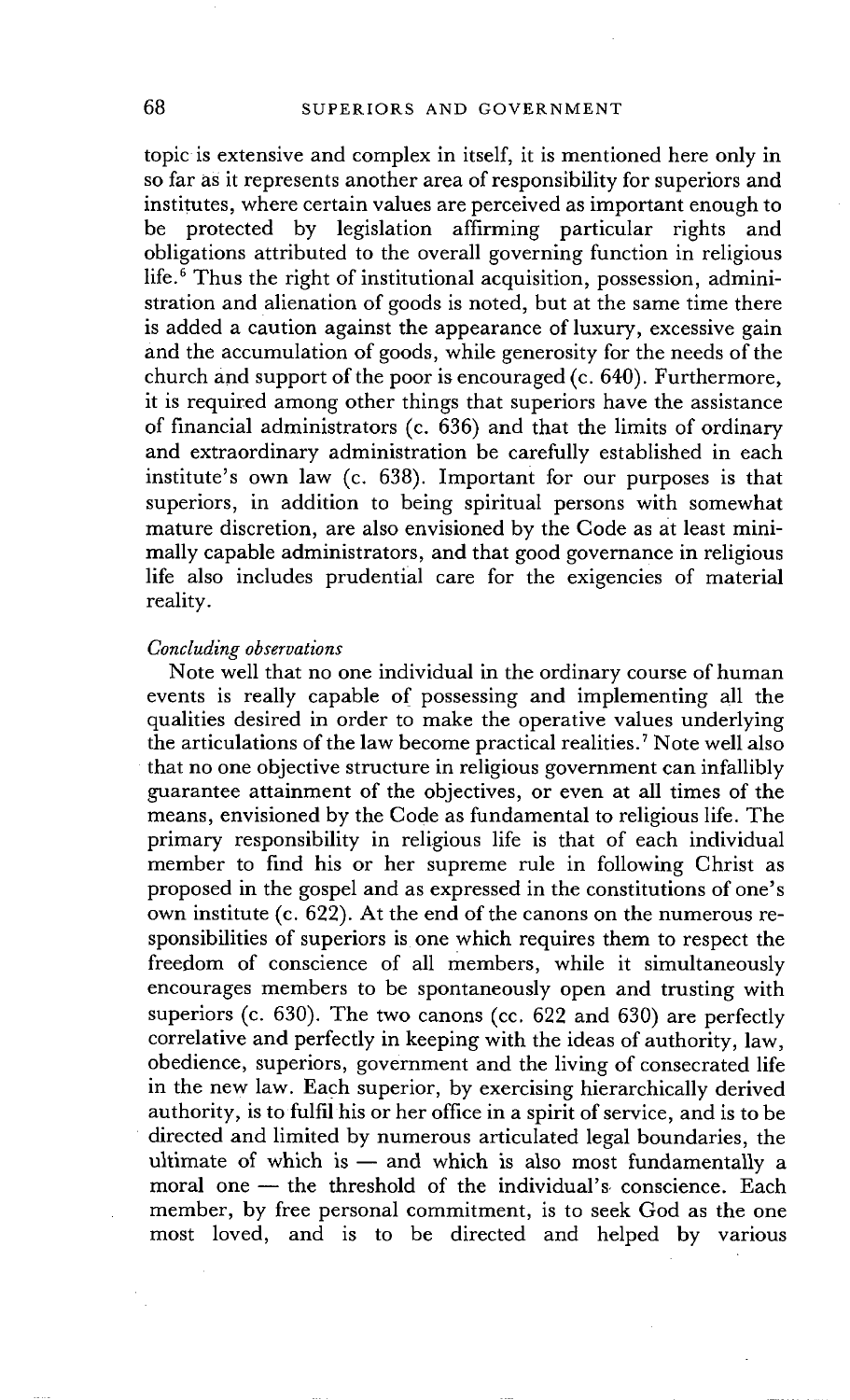constitutional boundaries, not the least of which ought to be a certain openness, spontaneity and trust with one another  $$ including with superiors.

Clearly people are of primary value in the christian dispensation. As intelligent and free, active and responsible, fallen and redeemed each person is capable of prudential participation in the providence of God, of making judgments in the freedom of conscience and of exercising authority. There is in religious life a certain hierarchy of authority, in that an initial choice has already been made at profession regarding some acceptable means to some previously recognized and affirmed ends. Certain additional choices are then made the right and responsibility of specific persons with derived authority holding various offices within the governmental structures of religious life. The structures themselves represent an attempt at both a unified balance of interdependent values and an effective separation of and accountability for functions. But nothing replaces the importance of the individual  $\frac{1}{2}$  member, councillor, superior,  $chapter$  delegate  $-$  as the indispensable, personally free and responsible 'living stone', if you will, of the complexus of consecrated life. The service of authority is not *merely* a possessed extra entity of superiors. Co-responsibility is not *merely* an infrequent operational modality of chapter delegates. Dialogue is not *merely a*  limited occasional exchange of information by councillors. And participation is not *merely* a minimal expression of mandated presence by members. But law, canon law in general and that for superiors and government in religious life in particular, *is merely* an ordinance of reason formulated by one who has care of the community and promulgated. Law is relatively meaningless unless put into meaningful action in the lives of those to whom it is directed. Just as charisms do not live in constitutions but in the lives of the members of each institute, so too the values and goals intended by the law do not exist in it  $-$  but in the lives of those who direct their being towards the Lord, aided but not burdened by legislation.

No functionally informative comparative overview of the law can contribute to its being an aid without being a burden in religious life; one must look deeper  $-$  both into the law and into one's self. And so, again, we have come full circle. It is hoped, however, at this point in the journey that some knowledge of the underlying • philosophy of the law has given it a more meaningful context for the reader; that some awareness of the values the law seeks to ensure and protect makes it a more understandable instrument of government, and that a responsibly nuanced interpretation of the law's articulations might make the exercise of authority a more fruitful service in religious life.